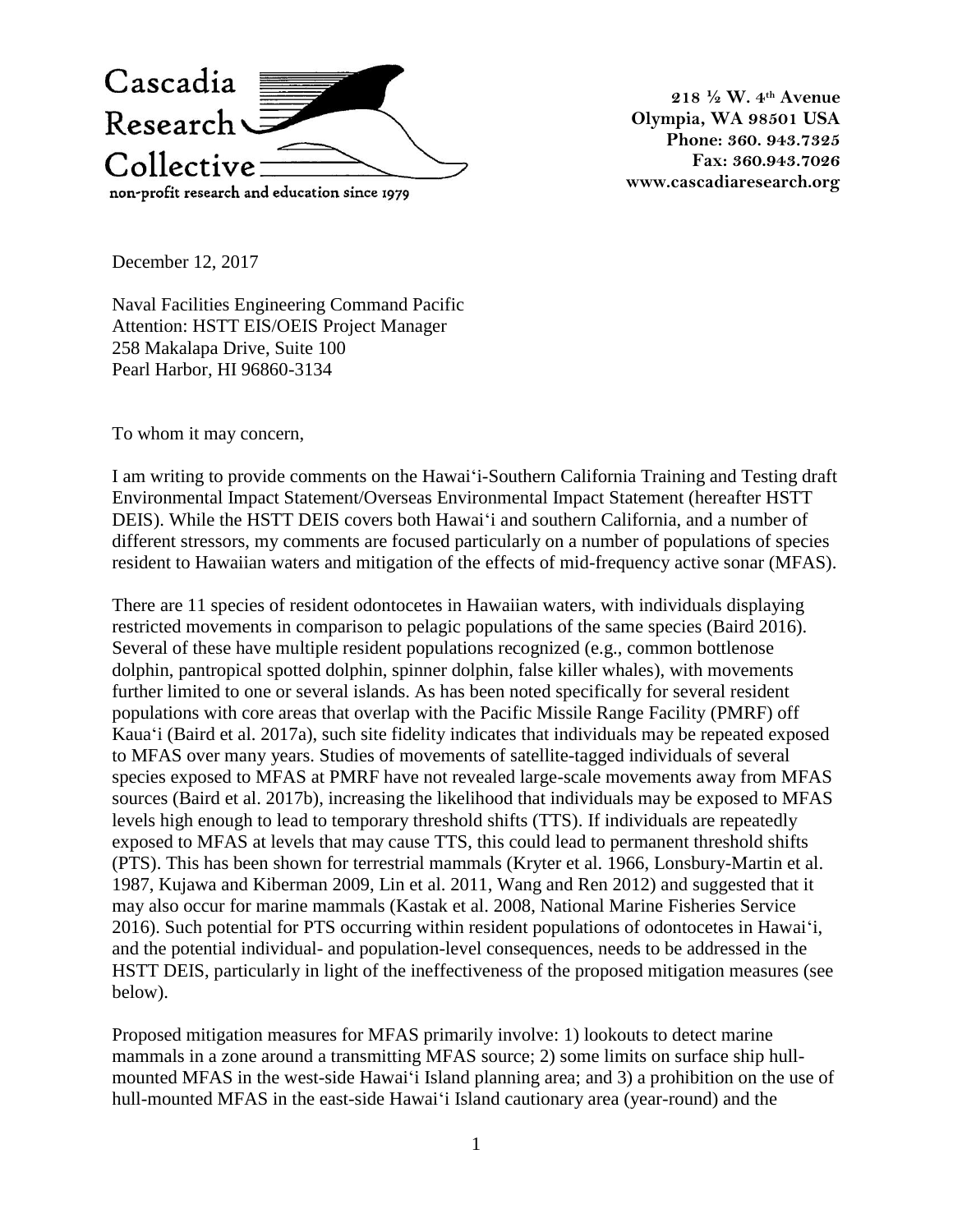humpback whale cautionary area (seasonally). There are a number of reasons why using lookouts to detect marine mammals is an ineffective way of mitigating harm. Most importantly, the usual sea states that the Navy typically operates in Hawai'i, combined with the diving patterns of cetaceans and the cryptic nature of many species, make the probability of visually detecting the majority of cetaceans extremely low. In addition, many training or testing operations occur at night when lookouts are completely ineffective. Lastly, behavioral effects, which may lead to mortality at least on occasion, are likely to occur well beyond the visual horizon of lookouts. For example, Falcone et al. (2017) documented behavioral responses by Cuvier's beaked whales to hull-mounted MFAS at distances of up to approximately 100 km from the source.

Thus the primary proposed mitigation measures that have some potential to provide real environmental benefits to marine mammals are restrictions associated with the planning awareness areas and cautionary areas. The measures incorporated into both the planning awareness area for the west-side of Hawai'i Island and the cautionary areas for Hawai'i Island are insufficient to mitigate MFAS effects on a number of resident populations that are known or thought to be susceptible to the impacts of MFAS, in particular Cuvier's beaked whales, Blainville's beaked whales, melon-headed whales, pygmy killer whales and dwarf sperm whales. Importantly, there appear to be no restrictions on the use of helicopter-deployed MFAS. For Cuvier's beaked whales, Falcone et al. (2017) recently showed that behavioral responses were more pronounced to mid-power helicopter-deployed MFAS than high-power surface ship hullmounted MFAS. The HSTT DEIS needs to both take into account potentially higher behavioral responses to helicopter-deployed MFAS and incorporate measures that may mitigate behavioral effects. In addition, while the planning awareness area and the cautionary areas place some restrictions on the use of surface ship hull-mounted MFAS in theory, the restrictions on the west side of Hawai'i Island are only applicable to "anti-submarine major training exercise(s)" (p. K-25) and "all other surface ship mid-frequency active sonar by Navy units (e.g., unit level training, maintenance and system checks while in transit) is allowed". For populations that are particularly susceptible to impacts from MFAS (e.g., Cuvier's beaked whales, Blainville's beaked whales), this type of "restriction" is insufficient to provide protection. In the case of the Kohala resident population of melon-headed whales, the entire population may be at risk from a catastrophic event associated with avoidance of sonar, in addition to displacement from their limited habitat (Forney et al. 2017). This population has the most-restricted range of any species of cetacean in Hawaiian waters, and the complete lack of MFAS restrictions in the 'Alenuihaha Channel, which overlaps with their range, puts this population at particular risk.

Sincerely,

 $1/11$  $\cap$ 

Robin W. Baird, Ph.D. Research Biologist